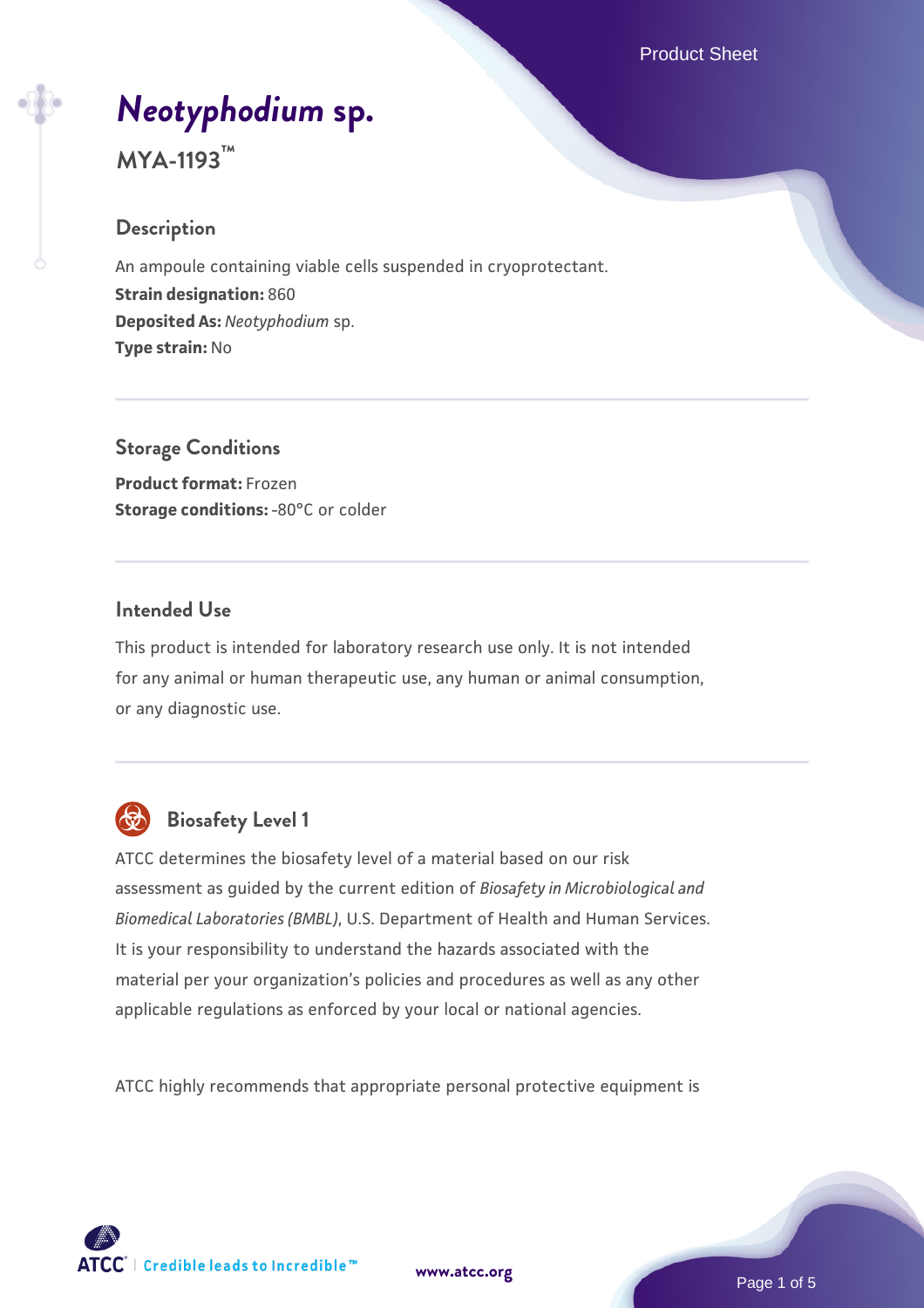always used when handling vials. For cultures that require storage in liquid nitrogen, it is important to note that some vials may leak when submersed in liquid nitrogen and will slowly fill with liquid nitrogen. Upon thawing, the conversion of the liquid nitrogen back to its gas phase may result in the vial exploding or blowing off its cap with dangerous force creating flying debris. Unless necessary, ATCC recommends that these cultures be stored in the vapor phase of liquid nitrogen rather than submersed in liquid nitrogen.

## **Certificate of Analysis**

For batch-specific test results, refer to the applicable certificate of analysis that can be found at www.atcc.org.

# **Growth Conditions**

**Medium:**  [ATCC Medium 336: Potato dextrose agar \(PDA\)](https://www.atcc.org/-/media/product-assets/documents/microbial-media-formulations/3/3/6/atcc-medium-336.pdf?rev=d9160ad44d934cd8b65175461abbf3b9) **Temperature:** 25°C

#### **Handling Procedures**

**Frozen ampoules** packed in dry ice should either be thawed immediately or stored in liquid nitrogen. If liquid nitrogen storage facilities are not available, frozen ampoules may be stored at or below -70°C for approximately one week. **Do not under any circumstance store frozen ampoules at refrigerator freezer temperatures (generally -20°C)**. Storage of frozen material at this temperature will result in the death of the culture.

1. To thaw a frozen ampoule, place in a **25°C to 30°C** water bath, until just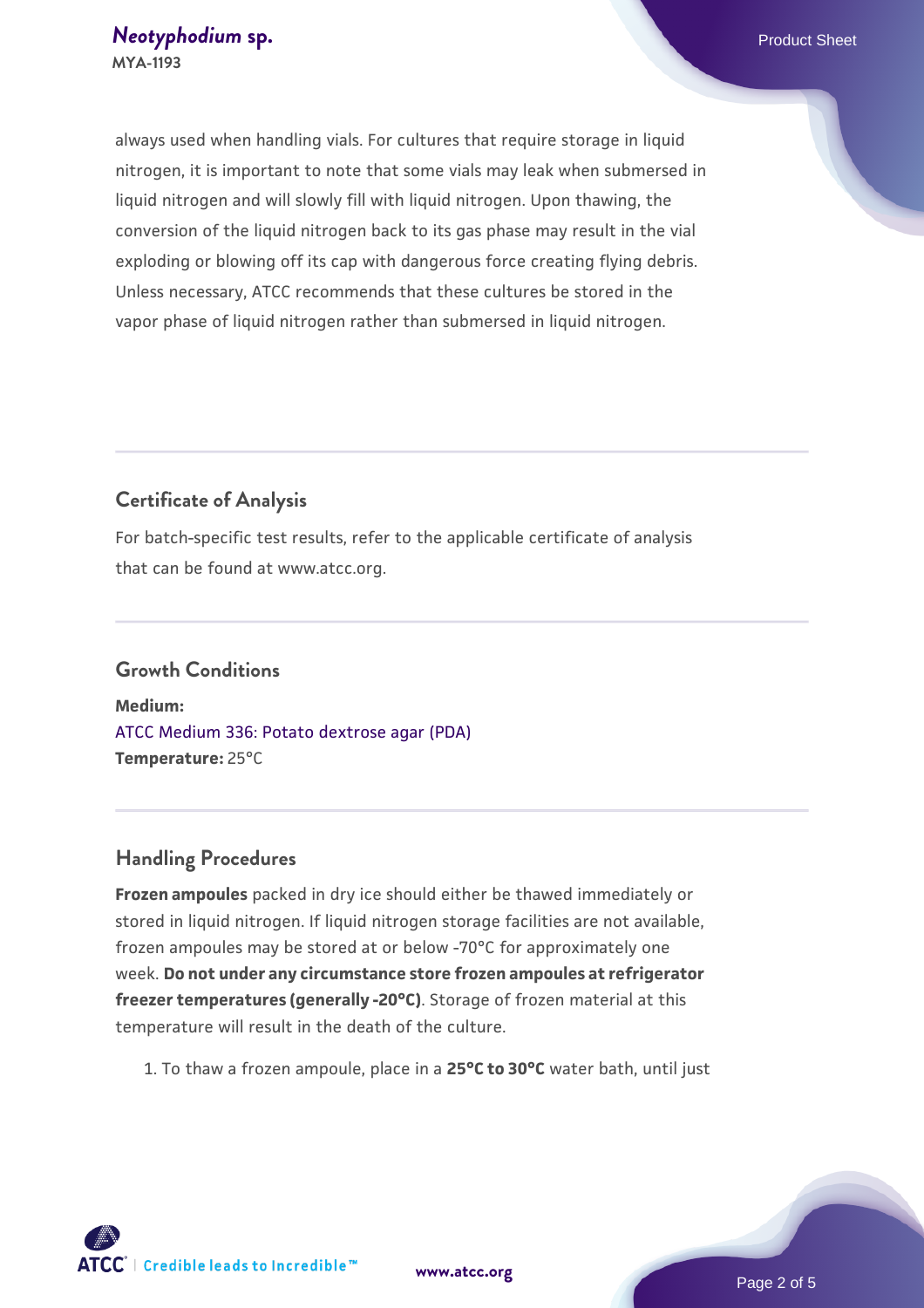thawed **(approximately 5 minutes)**. Immerse the ampoule just sufficient to cover the frozen material. Do not agitate the ampoule.

- 2. Immediately after thawing, wipe down ampoule with 70% ethanol and aseptically transfer at least 50 µL (or 2-3 agar cubes) of the content onto a plate or broth with medium recommended.
- 3. Incubate the inoculum/strain at the temperature and conditions recommended.
- 4. Inspect for growth of the inoculum/strain regularly for up to 4 weeks. The time necessary for significant growth will vary from strain to strain.

#### **Material Citation**

If use of this material results in a scientific publication, please cite the material in the following manner: *Neotyphodium* sp. (ATCC MYA-1193)

#### **References**

References and other information relating to this material are available at www.atcc.org.

#### **Warranty**

The product is provided 'AS IS' and the viability of ATCC® products is warranted for 30 days from the date of shipment, provided that the customer has stored and handled the product according to the information included on the product information sheet, website, and Certificate of Analysis. For living cultures, ATCC lists the media formulation and reagents that have been found to be effective for the product. While other unspecified media and reagents may also produce satisfactory results, a change in the ATCC and/or depositor-recommended protocols may affect the recovery, growth, and/or function of the product. If an alternative medium formulation or reagent is used, the ATCC warranty for viability is no longer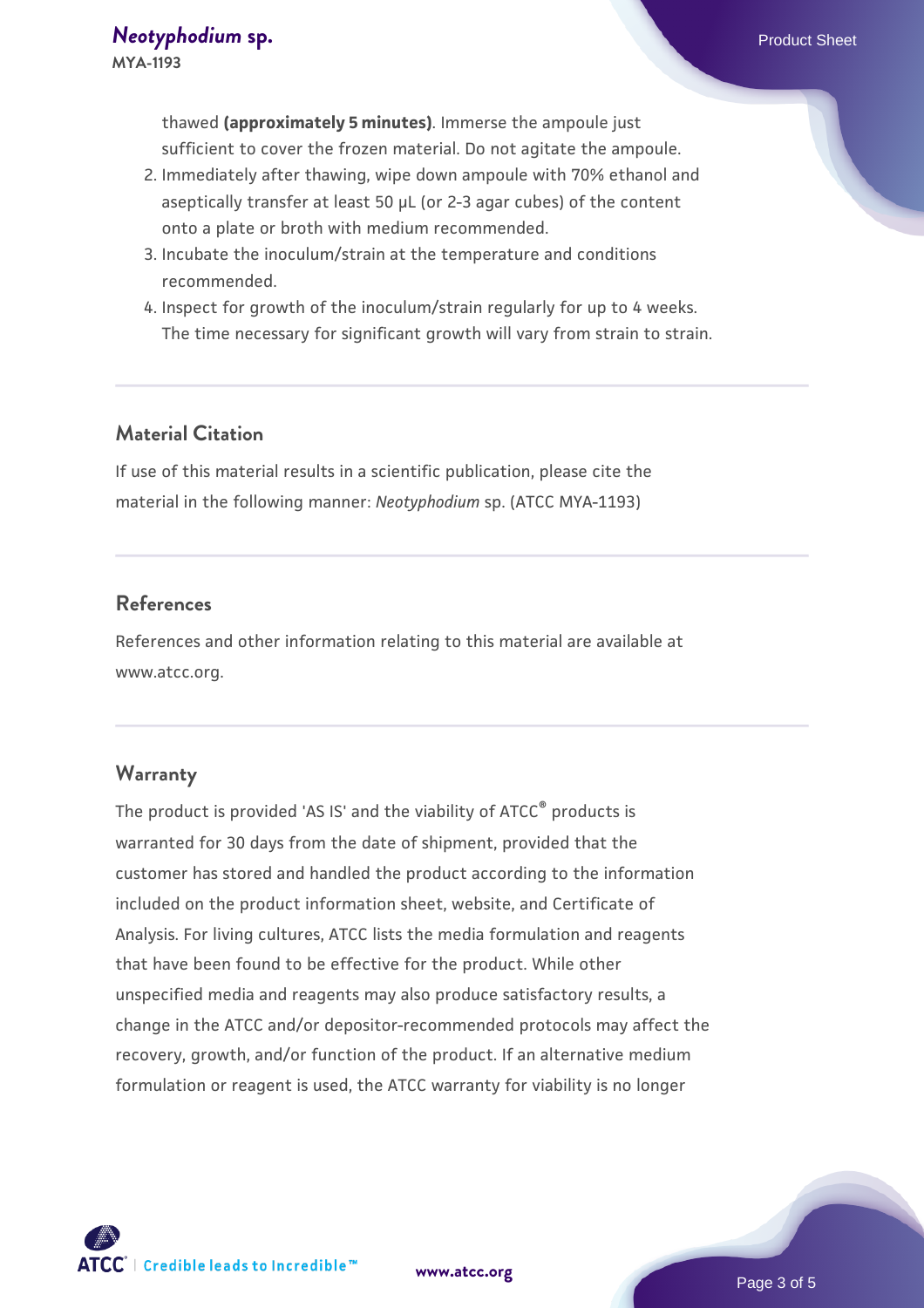*[Neotyphodium](https://www.atcc.org/products/mya-1193)* **[sp.](https://www.atcc.org/products/mya-1193) Product Sheet** *Neotyphodium***<sub>sp.</sub> Product Sheet <b>Product Sheet MYA-1193**

valid. Except as expressly set forth herein, no other warranties of any kind are provided, express or implied, including, but not limited to, any implied warranties of merchantability, fitness for a particular purpose, manufacture according to cGMP standards, typicality, safety, accuracy, and/or noninfringement.

#### **Disclaimers**

This product is intended for laboratory research use only. It is not intended for any animal or human therapeutic use, any human or animal consumption, or any diagnostic use. Any proposed commercial use is prohibited without a license from ATCC.

While ATCC uses reasonable efforts to include accurate and up-to-date information on this product sheet, ATCC makes no warranties or representations as to its accuracy. Citations from scientific literature and patents are provided for informational purposes only. ATCC does not warrant that such information has been confirmed to be accurate or complete and the customer bears the sole responsibility of confirming the accuracy and completeness of any such information.

This product is sent on the condition that the customer is responsible for and assumes all risk and responsibility in connection with the receipt, handling, storage, disposal, and use of the ATCC product including without limitation taking all appropriate safety and handling precautions to minimize health or environmental risk. As a condition of receiving the material, the customer agrees that any activity undertaken with the ATCC product and any progeny or modifications will be conducted in compliance with all applicable laws, regulations, and guidelines. This product is provided 'AS IS' with no representations or warranties whatsoever except as expressly set forth herein and in no event shall ATCC, its parents, subsidiaries, directors, officers, agents, employees, assigns, successors, and affiliates be liable for indirect, special, incidental, or consequential damages of any kind in connection with or arising out of the customer's use of the product. While reasonable effort is made to ensure authenticity and reliability of materials on deposit, ATCC is not liable for damages arising from the misidentification or



**[www.atcc.org](http://www.atcc.org)**

Page 4 of 5